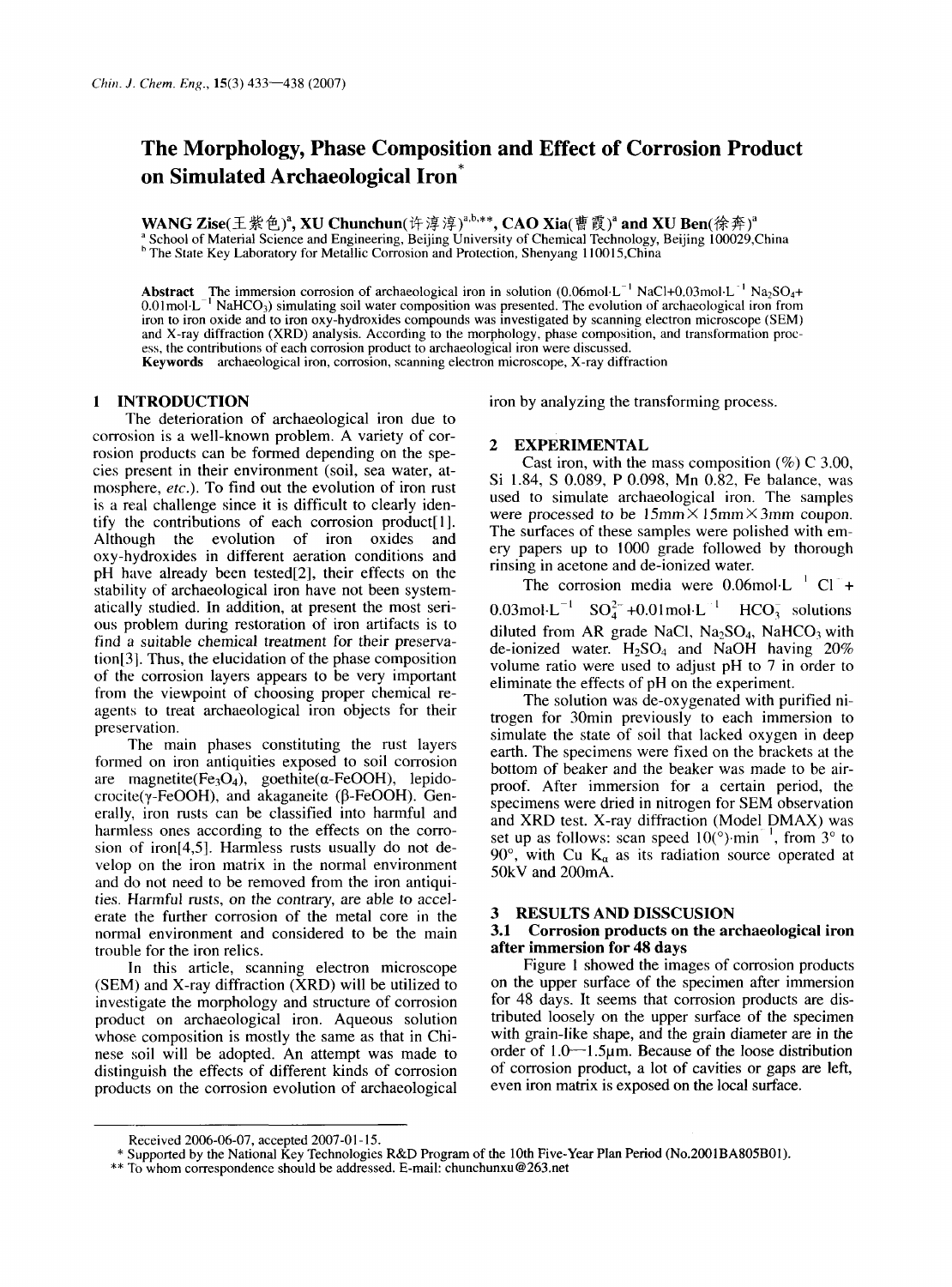

**Figure I SEM image of corrosion products on the upper surfirce of the specimen after immersion for 48 days** 

The composition of surface corrosion products was identified by means of X-ray diffraction; the result was shown in Fig.2. Obviously, the spectra are mainly of goethite and some iron matrix. Accordingly, the grain-like corrosion product formed on the upper surface of the specimen after immersion for 48 days mainly consisted of goethite. But goethite didn't cover the iron surface; its loose distribution can be proved by the appearance of spectra of iron matrix. Here the composition of grain-like substance, not confirmed in Dillmann's study on atmospheric corrosion of iron[6], proved to be goethite. Zhu *et* a1.[7] observed that goethite was stalactite-like on the surface of iron artifacts. Possibly, the difference is because of the shorter immersion period (48d) in this experiment than the buried period (several thousand years) of genuine iron artifacts in the soil. The grain of goethite was tiny since it formed in the initial corrosion stages on the iron surface.



**Figure 2 XRD spectrum of corrosion products on the upper surface of the specimen after immersion for 48 days** 

Figure 3 showed the images of corrosion product on the undersurface of the specimen after immersion for 48 days. The corrosion product was tiny scale-like shape with loose distribution and some petal-like morphology was also present in partial corrosion product. Fig.4 revealed the result of XRD test to this scale-like rust; it was proved to be primarily lepidocrocite, which coincides with author's former study[8] on the corrosion products of archaeological iron.

### **3.2 Corrosion products on the simulated archaeological iron after immersion for 138 days**

After immersion for 138 days, the surface of specimen was covered with a thick layer of corrosion product, the outer one of which was brown, and the





**Figure 3 SEM image of corrosion products on the undersurface of the specimen after immersion for 48 days** 



**Figure 4 XRD spectrum of corrosion product on the undersurface of the specimen after immersion for 48 days** 

grain was coarse to naked eyes. After the outer layer of the rust removed by needle, there were two other layers below. The inner one adhering to the metal core was orange in color, while the middle one was little dark green. The layers can be easily peeled off from each other.

Figure 5 showed the images of corrosion products on the undersurface of the specimen after immersion for 138 days. It can be observed that the inner layer is covered with lots of acicular substance or square acicular substance; while the middle layer is leprose, similar to Fig.3(a); the outer layer also shows leprose shape, but the scales have become thicker than that found in the inner layer. Moreover, from the magnified image Fig.S(d) some scales covered with granular substance are observed and the corrosion product becomes stalactitic.

From the XRD analysis on the thick layer of corrosion product in Fig.6, it seems that there are several diffraction peaks of goethite, a few diffraction peaks of lepidocrocite, and some separate diffraction peaks of hematite or magnetite. It was confirmed earlier in this article that the stalactite-like corrosion product was goethite (Fig.2), and the scale-like one